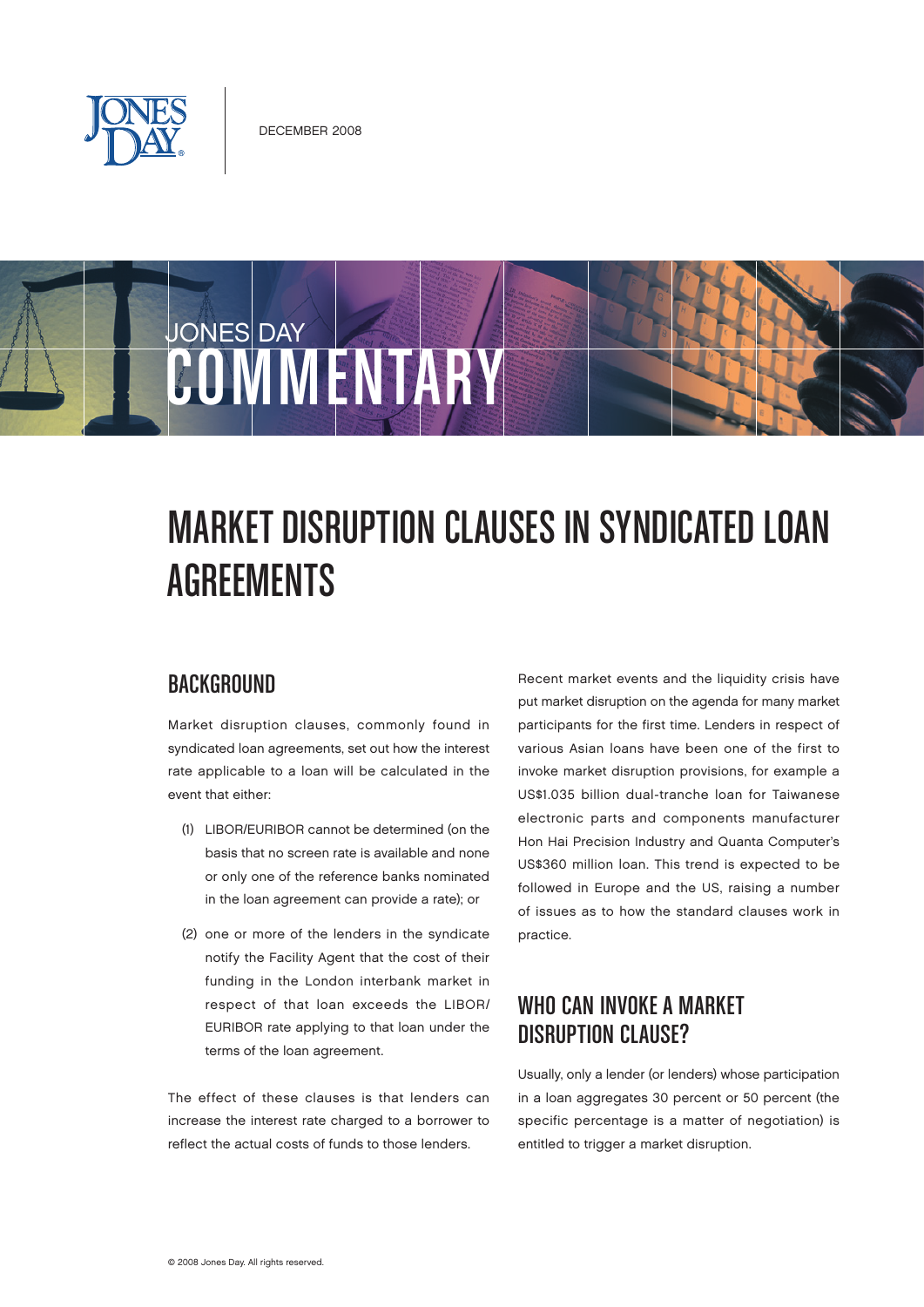However, well-advised borrowers will have amended the Loan Market Association ("LMA") standard wording to make clear that the market disruption clause can be invoked only where a bank is unable to fund all or part of a requested loan as a result of "circumstances affecting the Relevant Interbank Market generally". This expressly avoids the borrower paying for a lender's own lack of creditworthiness.

#### THE APPLICABLE RATE OF INTEREST IN THE **EVENT OF MARKET DISRIIPTION**

If a market disruption provision is invoked, LIBOR/EURIBOR will cease to form part of the calculation of interest, and the rate of interest will be calculated on a lender-by-lender basis using the rate notified by each lender to the Facility Agent as being that lender's cost of funding its participation in the loan (from whatever source it reasonably selects), together with the applicable margin and mandatory costs.

This revised calculation applies to all lenders in the syndicate and not just to those who invoked the market disruption. The Facility Agent is then required to calculate the interest rate payable to each lender in the syndicate by reference to the rate notified by each lender as its individual cost of funding. Unless otherwise agreed between the parties, the Facility Agent cannot apply a blended rate.

#### WHAT IS A REASONABLE SOURCE OF Funding?

In calculating its cost of funding, a lender can utilise funds from any source "it may reasonably select". In the event that a borrower disputes a lender's source of funds, loan agreements do not typically include a mechanism for resolving such a dispute, nor do they impose an obligation on the lender to demonstrate the reasonableness of its funding decision.

Furthermore, lenders are not under a contractual obligation to justify their funding decisions if asked to do so by a borrower.

### DOES THE BORROWER HAVE ANY INVOLVEMENT IN SELECTING AN ALTERNATIVE Basis of Funding?

If a market disruption clause is invoked, either the Facility Agent or the borrower can require the other to enter into negotiations for a period of not more than 30 days with a view to agreeing upon a substitute basis for calculating the interest rate.

In reality, however, this negotiation right will not assist a borrower, as the Facility Agent is unlikely to agree to an alternative basis of funding which is not approved by the lenders; to be effective, any alternative basis of funding requires the approval of each lender in the syndicate.

#### Issues for the Borrower

If a lender does choose to invoke the market disruption clause, this will raise a number of issues for the borrower, including (but not limited to):

- (1) the ability of the borrower's cash flow to service the increased interest payments;
- (2) the strength of the borrower's financial covenant performance and whether it will be adversely affected by the change in interest rate under the loan agreement; and
- (3) the cost to and the ability of the borrower to amend any existing interest rate hedging arrangements to ensure that the amount it receives under such hedging is sufficient to pay the increased interest costs under the loan agreement, given that there are typically no market disruption provisions relating to LIBOR/EURIBOR in interest rate hedging documents.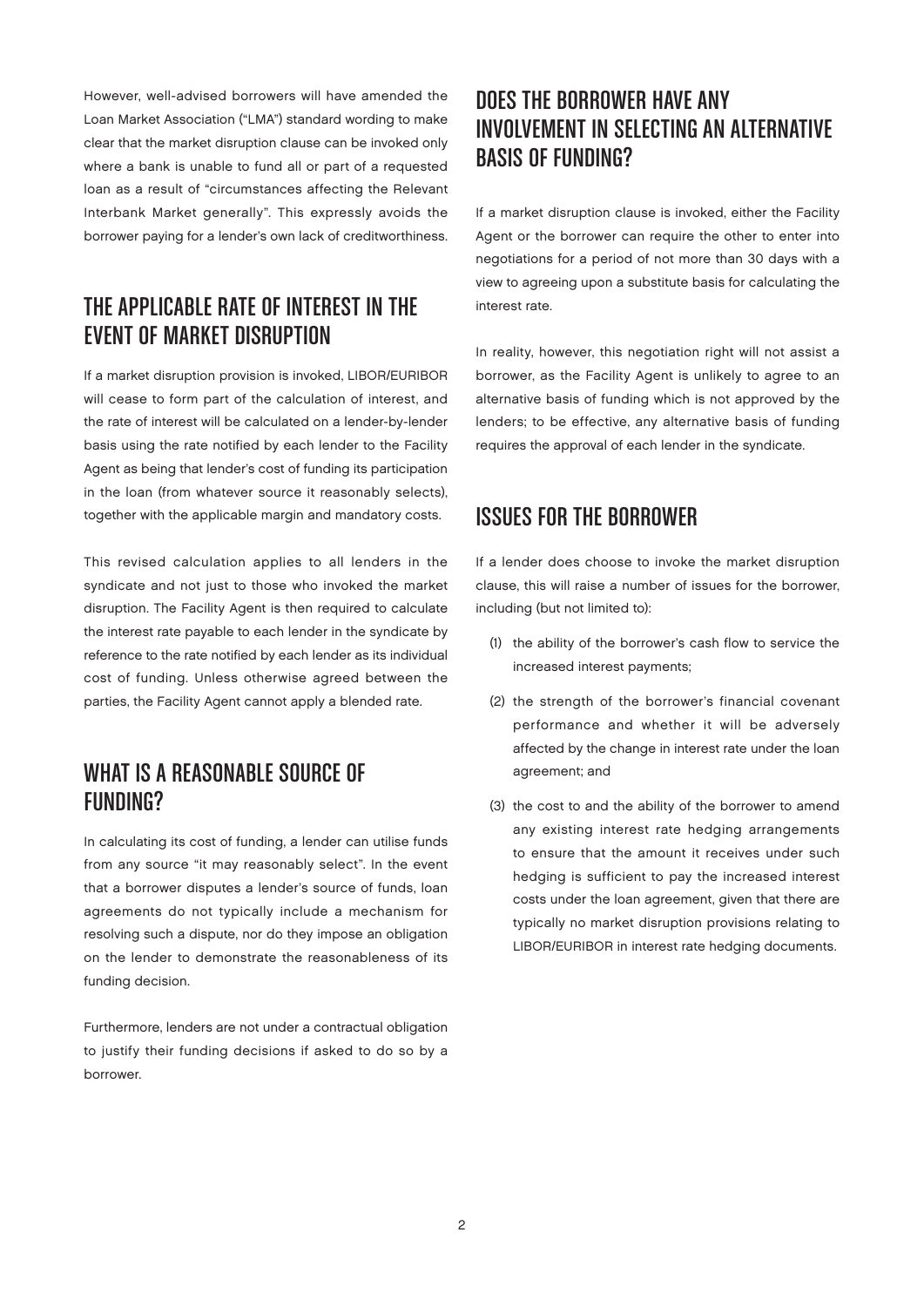#### How Likely Are Lenders to Invoke a MARKET DISRIIPTION CLAUSE?

To date, the market disruption clause is largely untested, and from a relationship perspective, banks have previously been reluctant to use it. In addition, there are conflicting opinions as to whether lenders should invoke market disruption clauses in the current market.

The LMA standard syndicated facility agreement provides for LIBOR and EURIBOR to be fixed by references to the applicable Reuters screen rate. The screen rate is derived from quoted rates supplied by a panel of 16 reference banks selected by the British Bankers Association which may not correlate to the syndicate in question. Being an average rate, LIBOR/EURIBOR may not be an accurate reflection of a lender's actual cost of funds.

Furthermore, there is a concern that in the current market conditions, the quotes provided by panel banks for the purposes of calculating the displayed screen rates for LIBOR and EURIBOR are not always a true reflection of those banks' costs. This is because the banks are concerned that if they quote their actual costs of funding, it may trigger discussion in the market about their own creditworthiness. Clearly it is an issue for borrowers if banks are not providing accurate information and market disruption clauses are, as a consequence, invoked. It is unpalatable for borrowers if banks can abandon the transparent system of displayed screen rates and instead charge borrowers interest rates based on the individual costs of funds of each bank. For the agent of loans, this is a cumbersome way to calculate interest on syndicated loans.

The Association of Corporate Treasurers ("ACT") believes that this current market phenomenon of LIBOR being unrepresentative of banks' cost of funds should not be a

basis for lenders to invoke market disruption clauses. The ACT would expect a market disruption clause to be invoked as a last resort and only if banks are generally experiencing exceptional difficulty in raising funds in the interbank market or are paying materially more for interbank deposits than the displayed screen rates for LIBOR or EURIBOR.

However, despite the proposal of the British Banking Association, the future application of market disruption clauses is currently unclear.

#### Is There an Alternative to Market DISRUPTION?

A possible alternative to market disruption which is currently being discussed is for interest rates to be calculated based on market-based pricing. Market-based pricing links the rate of interest to moves in the market rather than charging a fixed margin above LIBOR/EURIBOR. The margin under market-based pricing is correlated to the likelihood of default by the borrower, based on the cost of buying credit protection against that borrower through a credit default swap at the time of drawdown. The main advantage of this approach is that the margin should more accurately reflect the borrower's creditworthiness and lenders will therefore be more willing to lend to that borrower for a longer period of time. In addition, because the margin is determined at drawdown, the borrower may also benefit from any improvement in market conditions.

Another possible alternative is for both lenders and borrowers to consider reducing interest periods from the standard one-, three- or six-month periods to enable banks to quote rates for shorter periods and for all parties to benefit from the greater liquidity available at shorter maturities.